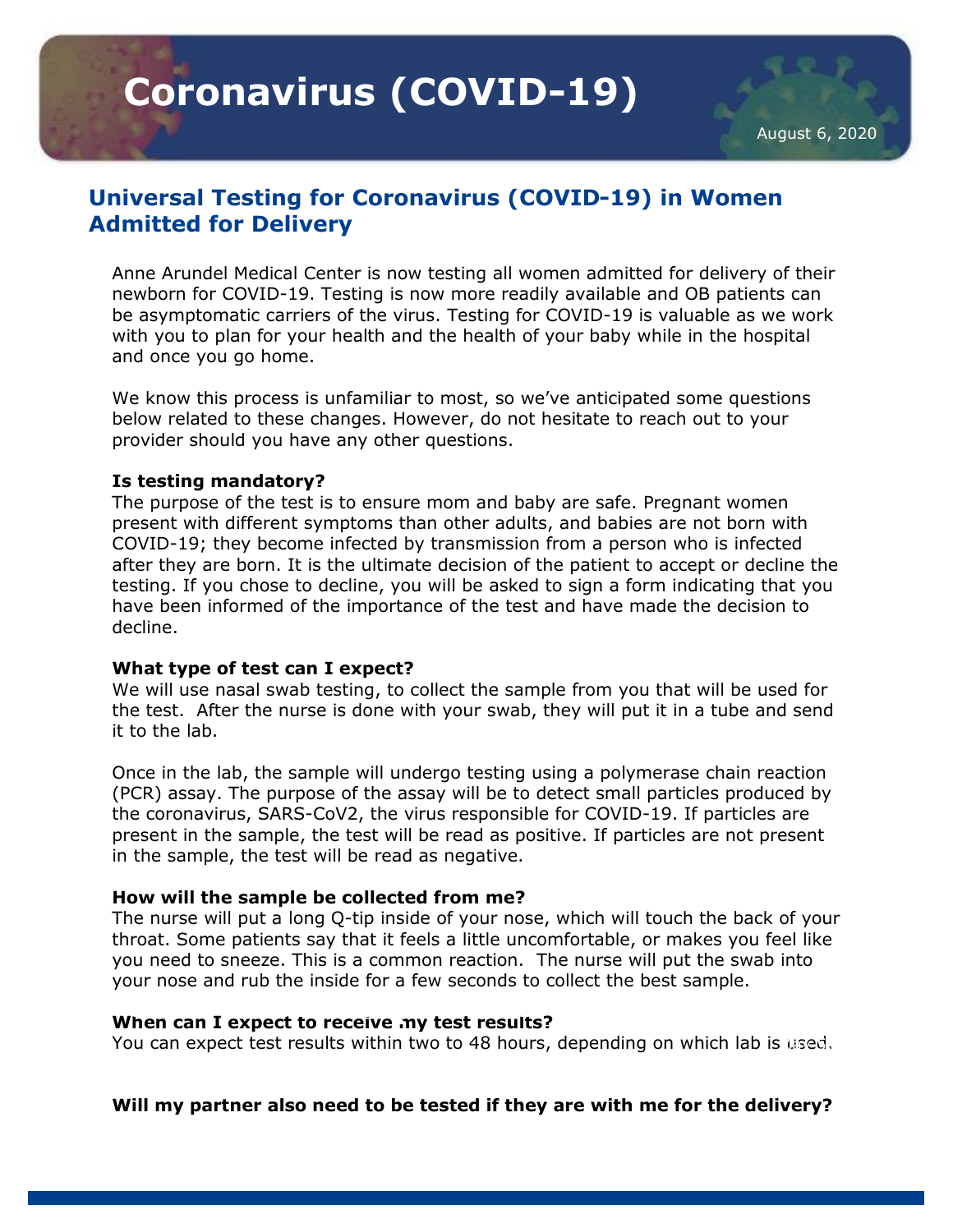

No, they will not be tested. However, your support person must be free of COVID-19-related symptoms in order to accompany you in the hospital. Partners with COVID-19 related symptoms will be asked to leave as it is our responsibility to keep you, your baby and our staff safe and healthy. If your partner is unable to be there, you may invite another person to be at your side.

We do require the mother and the support person to wear a mask when they are in public spaces and when staff members come into the room. The first time you are met by our staff in the Clatanoff Pavilion, we will ask you and your support person some screening questions, take your temperature and give you a handmade mask to wear if you don't have your own. Patients who screen positive will be greeted by a Labor and Delivery nurse, who will provide the patient and the support person with a hospital grade mask and escort them to their designated room.

If testing of your support person is necessary, that testing will need to be determined by their primary care provider or other designated COVID-19 professionals.

## **Are you also testing babies?**

If mom is positive, we will test babies prior to discharge from the hospital. We will also test any babies who have symptoms. To date, we have not needed to test any newborns because of symptoms.

#### **What are the benefits of testing?**

The benefits of a universal testing approach includes: assuring you and your baby receive the right care at the right time by the right people in the right environment.

#### **What happens if my test results are negative?**

You will be placed in a room on Labor and Delivery where the staff will wear the correct personal protective equipment to continue to ensure your safety and the safety of the staff.

## **What happens if my test results are positive?**

If you test positive for the virus responsible for COVID-19, you will be cared for by designated staff. We have special protocols and processes dedicated to ensuring the safety of you, your baby and our staff while under our care. You will labor, deliver and recover on the same unit and if a C-section is required it will take place in an operating room dedicated to COVID-19 positive obstetrics patients.

# **If I test positive, will my baby and I be separated after birth?**

We are no longer advising separation if the mother tests positive, based on new recommendations and data from the Centers for Disease Control and Prevention, the American Academy of Pediatrics, the American College of Obstetrics and Gynecology, and others.